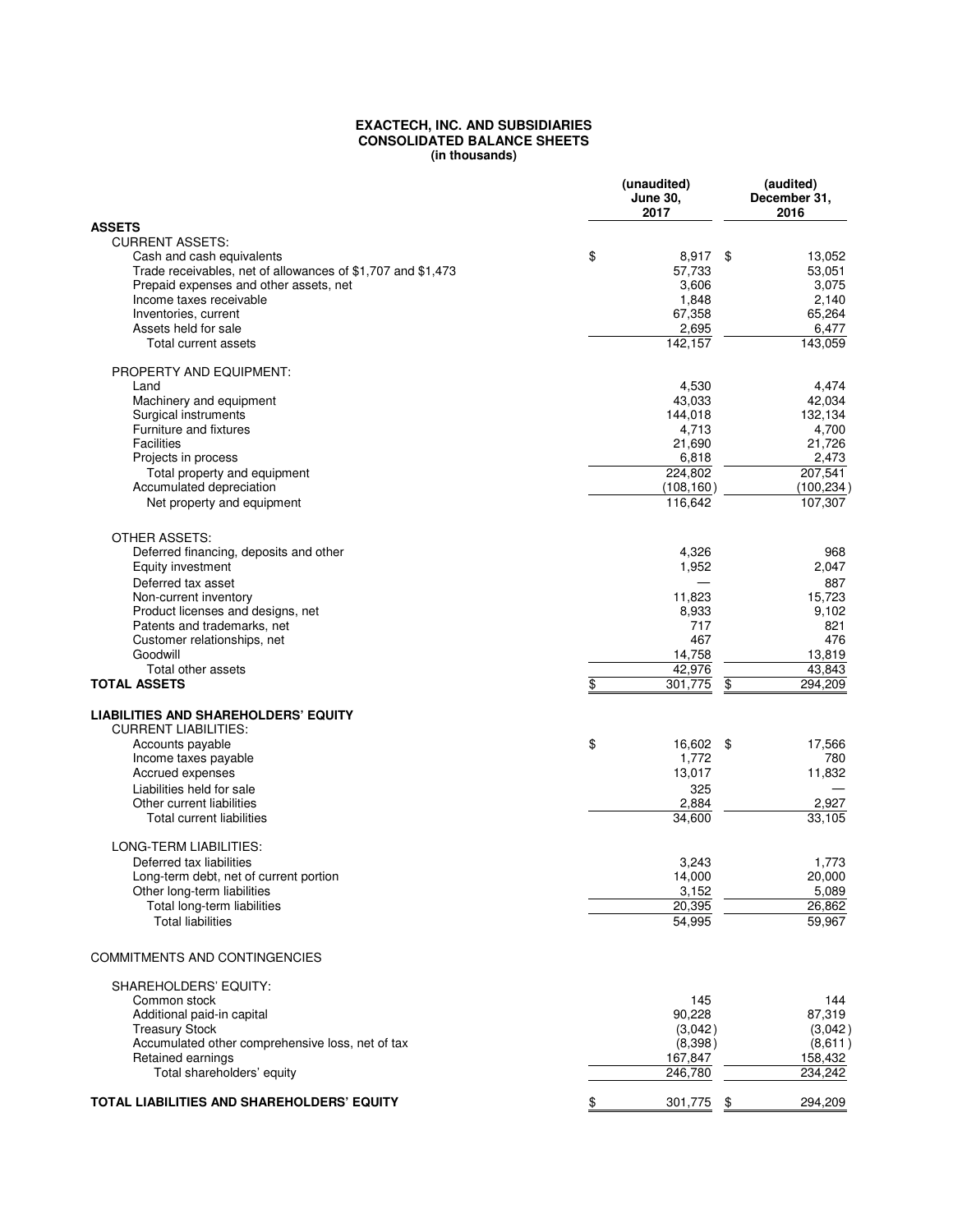## **EXACTECH, INC. AND SUBSIDIARIES CONDENSED CONSOLIDATED STATEMENTS OF INCOME (in thousands, except per share amounts) (Unaudited)**

|                                          | <b>Three Month Periods</b> |    | <b>Six Month Periods</b> |                |         |  |
|------------------------------------------|----------------------------|----|--------------------------|----------------|---------|--|
|                                          | Ended June 30,             |    |                          | Ended June 30, |         |  |
|                                          | 2017                       |    | 2016                     | 2017           | 2016    |  |
| <b>NET SALES</b>                         | \$<br>67,327               | \$ | 66,124<br>\$             | 136,809<br>\$  | 131,422 |  |
| COST OF GOODS SOLD                       | 21,054                     |    | 20,268                   | 41,695         | 40,636  |  |
| Gross profit                             | 46,273                     |    | 45,856                   | 95,114         | 90,786  |  |
| <b>OPERATING EXPENSES:</b>               |                            |    |                          |                |         |  |
| Sales and marketing                      | 23,569                     |    | 23,835                   | 48,622         | 47,154  |  |
| General and administrative               | 5,621                      |    | 5,640                    | 12,157         | 11,554  |  |
| Research and development                 | 5,380                      |    | 5,329                    | 11,604         | 10,399  |  |
| Depreciation and amortization            | 4,732                      |    | 4,410                    | 9,391          | 8,734   |  |
| Total operating expenses                 | 39,302                     |    | 39,214                   | 81,774         | 77,841  |  |
| <b>INCOME FROM OPERATIONS</b>            | 6,971                      |    | 6,642                    | 13,340         | 12,945  |  |
| OTHER INCOME (EXPENSE):                  |                            |    |                          |                |         |  |
| Interest income                          | 52                         |    | $\overline{c}$           | 55             | 6       |  |
| Other income (loss)                      | 185                        |    | 32                       | 328            | 72      |  |
| Interest expense                         | (238)                      |    | (268)                    | (464)          | (530)   |  |
| Foreign currency exchange gain           | 168                        |    | 98                       | 730            | 592     |  |
| Total other income (expenses)            | 167                        |    | (136)                    | 649            | 140     |  |
| INCOME BEFORE INCOME TAXES               | 7,138                      |    | 6,506                    | 13,989         | 13,085  |  |
| PROVISION FOR INCOME TAXES               | 2,255                      |    | 2,120                    | 4,479          | 4,297   |  |
| INCOME BEFORE EQUITY IN LOSS OF INVESTEE | 4,883                      |    | 4,386                    | 9,510          | 8,788   |  |
| EQUITY IN LOSS OF INVESTEE, NET OF TAX   | (52)                       |    |                          | (95)           |         |  |
| <b>NET INCOME</b>                        | \$<br>4,831                | \$ | 4,386<br>\$              | 9,415<br>\$    | 8,788   |  |
| <b>BASIC EARNINGS PER SHARE</b>          | \$<br>0.34                 | \$ | 0.31<br>\$               | 0.66<br>\$     | 0.62    |  |
|                                          |                            |    |                          |                |         |  |
| DILUTED EARNINGS PER SHARE               | \$<br>0.33                 | \$ | \$<br>0.31               | 0.65           | 0.62    |  |
| <b>SHARES - BASIC</b>                    | 14,321                     |    | 14,112                   | 14,297         | 14,084  |  |
|                                          |                            |    |                          |                |         |  |
| <b>SHARES - DILUTED</b>                  | 14,574                     |    | 14,298                   | 14,513         | 14,243  |  |